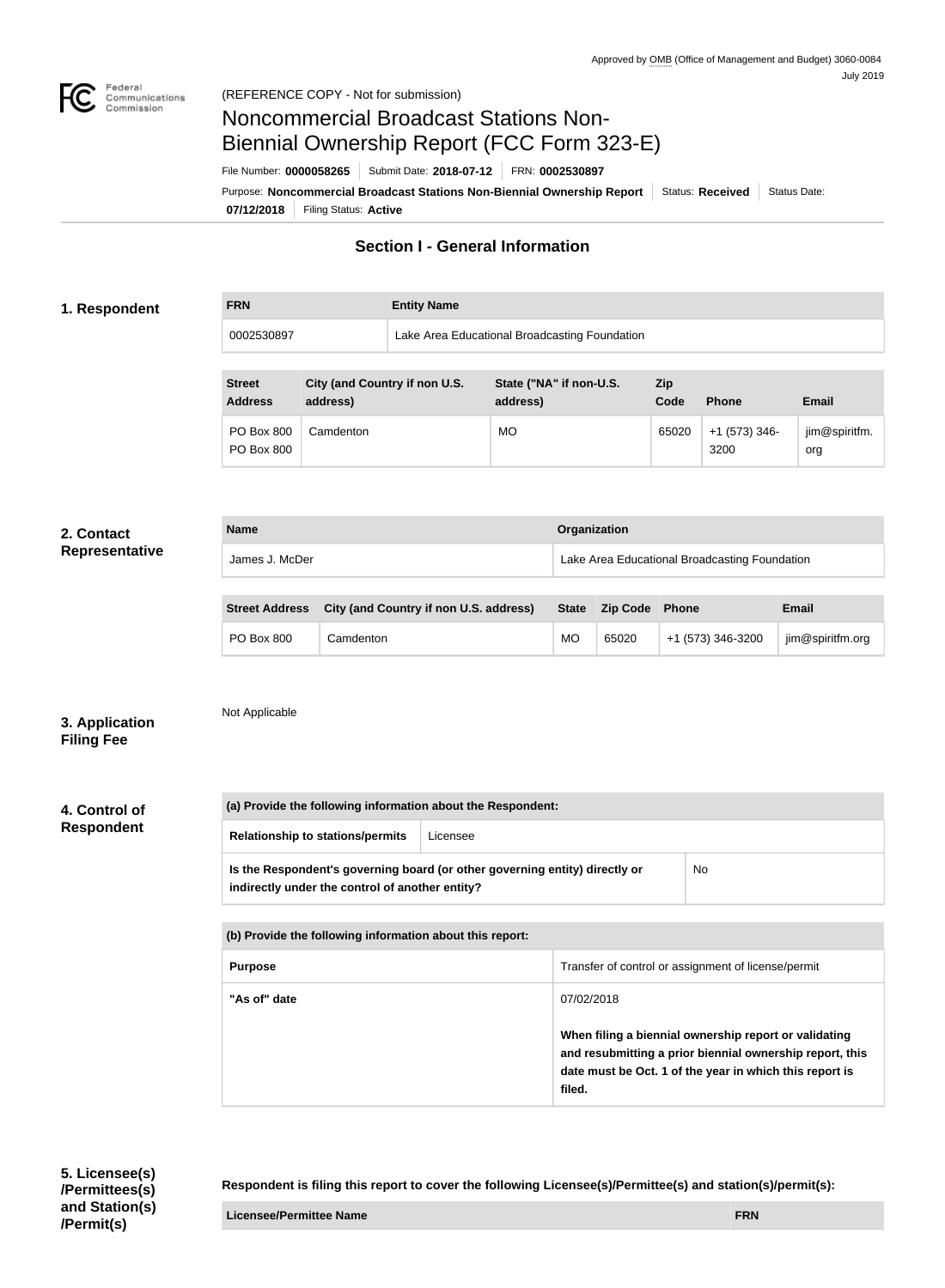Lake Area Educational Broadcasting Foundation **Department 10002530897 0002530897** 

| Fac. ID No. | <b>Call Sign</b> | <b>City</b>        | <b>State</b> | <b>Service</b> |
|-------------|------------------|--------------------|--------------|----------------|
| 14065       | <b>KTRI-FM</b>   | <b>MANSFIELD</b>   | <b>MO</b>    | <b>FM</b>      |
| 36247       | <b>K208BO</b>    | <b>WARSAW</b>      | <b>MO</b>    | <b>FX</b>      |
| 36254       | <b>K274CD</b>    | <b>ROLLA</b>       | <b>MO</b>    | <b>FX</b>      |
| 36256       | <b>K207AY</b>    | ST. ROBERT         | <b>MO</b>    | <b>FX</b>      |
| 36257       | K211FV           | <b>SEDALIA</b>     | <b>MO</b>    | <b>FX</b>      |
| 36258       | KCVO-FM          | <b>CAMDENTON</b>   | <b>MO</b>    | <b>FM</b>      |
| 69666       | <b>KCVJ</b>      | <b>OSCEOLA</b>     | <b>MO</b>    | <b>FM</b>      |
| 78923       | <b>KVSR</b>      | <b>KIRKSVILLE</b>  | <b>MO</b>    | <b>FM</b>      |
| 78932       | <b>KCVQ</b>      | <b>KNOB NOSTER</b> | <b>MO</b>    | <b>FM</b>      |
| 83870       | <b>KCVK</b>      | <b>OTTERVILLE</b>  | <b>MO</b>    | <b>FM</b>      |
| 86960       | <b>KCVZ</b>      | <b>DIXON</b>       | <b>MO</b>    | <b>FM</b>      |
| 87796       | <b>KCKV</b>      | <b>KIRKSVILLE</b>  | <b>MO</b>    | <b>FM</b>      |
| 90453       | <b>KCVY</b>      | CABOOL             | <b>MO</b>    | <b>FM</b>      |
| 91489       | <b>KCKF</b>      | <b>CUBA</b>        | <b>MO</b>    | <b>FM</b>      |
| 92246       | <b>KCVX</b>      | <b>SALEM</b>       | <b>MO</b>    | <b>FM</b>      |
| 140750      | K254BU           | <b>MARSHALL</b>    | <b>MO</b>    | <b>FX</b>      |
| 152452      | <b>K281AT</b>    | <b>LEBANON</b>     | <b>MO</b>    | <b>FX</b>      |
| 154612      | <b>K293AX</b>    | JEFFERSON CITY     | <b>MO</b>    | <b>FX</b>      |
| 173707      | <b>KCKE</b>      | <b>CHILLICOTHE</b> | <b>MO</b>    | <b>FM</b>      |
| 175649      | <b>KCKJ</b>      | <b>SARCOXIE</b>    | <b>MO</b>    | <b>FM</b>      |
| 184972      | <b>KCKP</b>      | LAURIE             | <b>MO</b>    | <b>FM</b>      |
| 184974      | <b>KCKZ</b>      | <b>HUNTSVILLE</b>  | MO           | <b>FM</b>      |

# **Section II – Non-Biennial Ownership Information**

**1. 47 C.F.R. Section 73.3613 Documents**

Licensee/Permittee Respondents should list all contracts and other instruments set forth in 47 C.F.R. Section 73.3613(a) through (c) for the facility or facilities listed on this report. If the agreement is a network affiliation agreement, check the appropriate box. Otherwise, select "Other." Non-Licensee/Permittee Respondents should select "Not Applicable" in response to this question.

Not Applicable.

**2. Ownership Interests**

**(a)** Ownership Interests. This Question requires Respondents to enter detailed information about ownership interests by generating a series of subforms. Answer each question on each subform. The first subform listing should be for the Respondent itself. If the Respondent is not a natural person, also list each of the officers, members of the governing board (or other governing entity), stockholders, and any other persons or entities with a direct attributable interest in the Respondent pursuant to the standards set forth in 47 C.F.R. Section 73.3555. (A "direct" interest is one that is not held through any intervening companies or entities.) List each interest holder with a direct attributable interest in the Respondent separately.

Leave the percentage of total assets (Equity Debt Plus) field blank for an interest holder unless that interest holder has an attributable interest in the Respondent solely on the basis of the Commission's Equity Debt Plus attribution standard, 47 C.F.R. Section 73.3555, Note 2(i).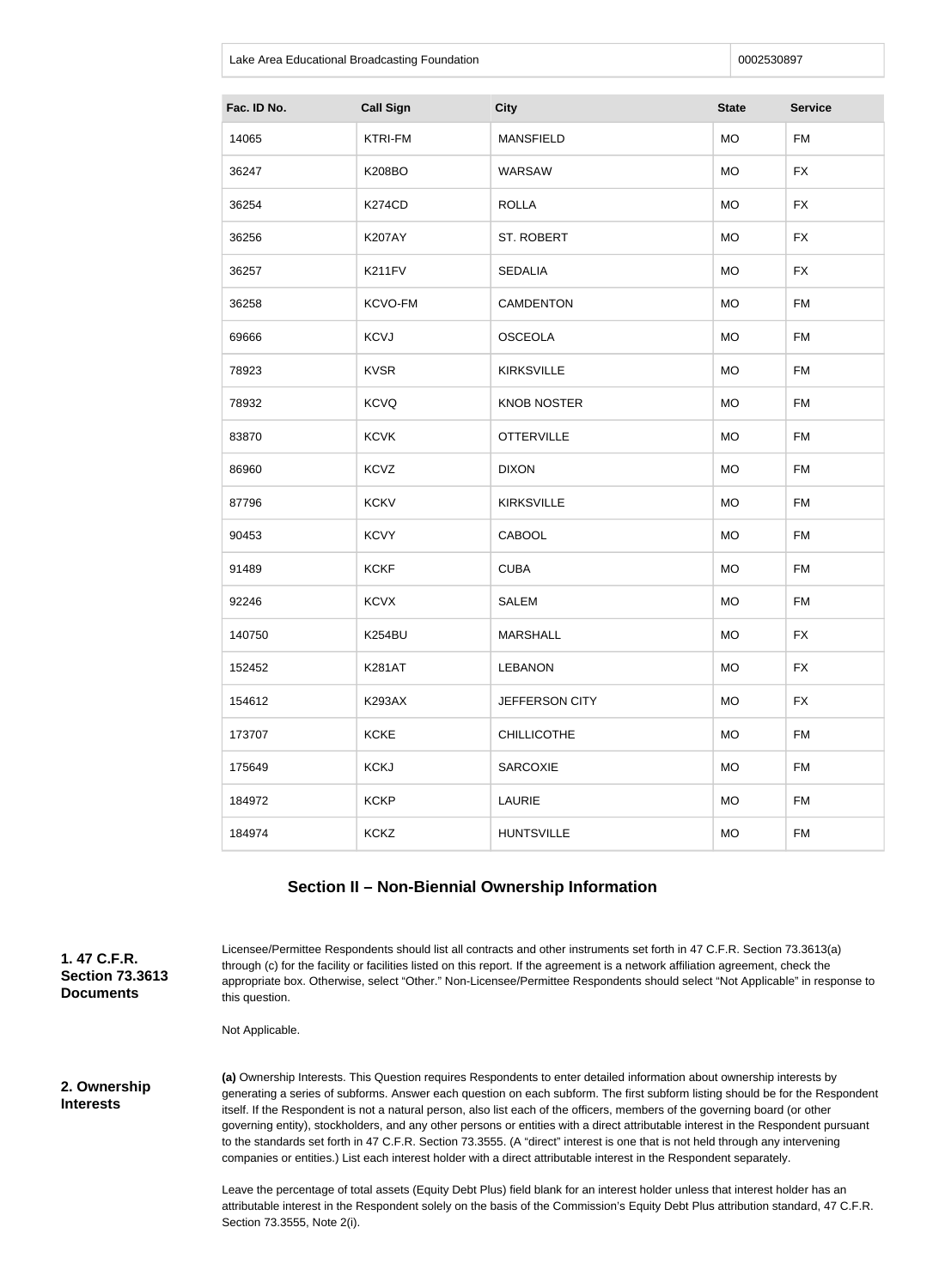In the case of vertical or indirect ownership structures, list only those interests in the Respondent that also represent an attributable interest in the Licensee(s) or Permittee(s) for which the report is being submitted.

Entities that are part of an organizational structure that includes holding companies or other forms of indirect ownership must file separate ownership reports. In such a structure do not report, or file a separate report for, any interest holder that does not have an attributable interest in the Licensee(s) or Permittee(s) for which the report is being submitted.

Please see the Instructions for further detail concerning interests that must be reported in response to this question.

The Respondent must provide an FCC Registration Number for each interest holder reported in response to this question. Please see the Instructions for detailed information and guidance concerning this requirement.

| <b>Ownership Information</b>                                                                                                            |                                               |                      |  |  |
|-----------------------------------------------------------------------------------------------------------------------------------------|-----------------------------------------------|----------------------|--|--|
| <b>FRN</b>                                                                                                                              | 0002530897                                    |                      |  |  |
| <b>Entity Name</b>                                                                                                                      | Lake Area Educational Broadcasting Foundation |                      |  |  |
| <b>Address</b>                                                                                                                          | PO Box                                        | 800                  |  |  |
|                                                                                                                                         | <b>Street 1</b>                               | PO Box 800           |  |  |
|                                                                                                                                         | <b>Street 2</b>                               |                      |  |  |
|                                                                                                                                         | <b>City</b>                                   | Camdenton            |  |  |
|                                                                                                                                         | State ("NA" if non-U.S.<br>address)           | <b>MO</b>            |  |  |
|                                                                                                                                         | <b>Zip/Postal Code</b>                        | 65020                |  |  |
|                                                                                                                                         | Country (if non-U.S.<br>address)              | <b>United States</b> |  |  |
| <b>Listing Type</b>                                                                                                                     | Respondent                                    |                      |  |  |
| <b>Positional Interests</b><br>(check all that apply)                                                                                   | Respondent                                    |                      |  |  |
| <b>Interest Percentages</b>                                                                                                             | <b>Voting</b>                                 | 0.0%                 |  |  |
| (enter percentage values<br>from 0.0 to 100.0)                                                                                          | <b>Total assets (Equity Debt</b><br>Plus)     | 0.0%                 |  |  |
| Does interest holder have an attributable interest in one or more broadcast stations<br><b>No</b><br>that do not appear on this report? |                                               |                      |  |  |

#### **Ownership Information**

| <b>FRN</b>          | 9990134936                          |                      |  |
|---------------------|-------------------------------------|----------------------|--|
| <b>Name</b>         | James McDermott                     |                      |  |
| <b>Address</b>      | PO Box                              |                      |  |
|                     | <b>Street 1</b>                     | 747 Possom Hollow Dr |  |
|                     | <b>Street 2</b>                     |                      |  |
|                     | <b>City</b>                         | Camdenton            |  |
|                     | State ("NA" if non-U.S.<br>address) | <b>MO</b>            |  |
|                     | <b>Zip/Postal Code</b>              | 65020                |  |
|                     | Country (if non-U.S.<br>address)    | <b>United States</b> |  |
| <b>Listing Type</b> | Other Interest Holder               |                      |  |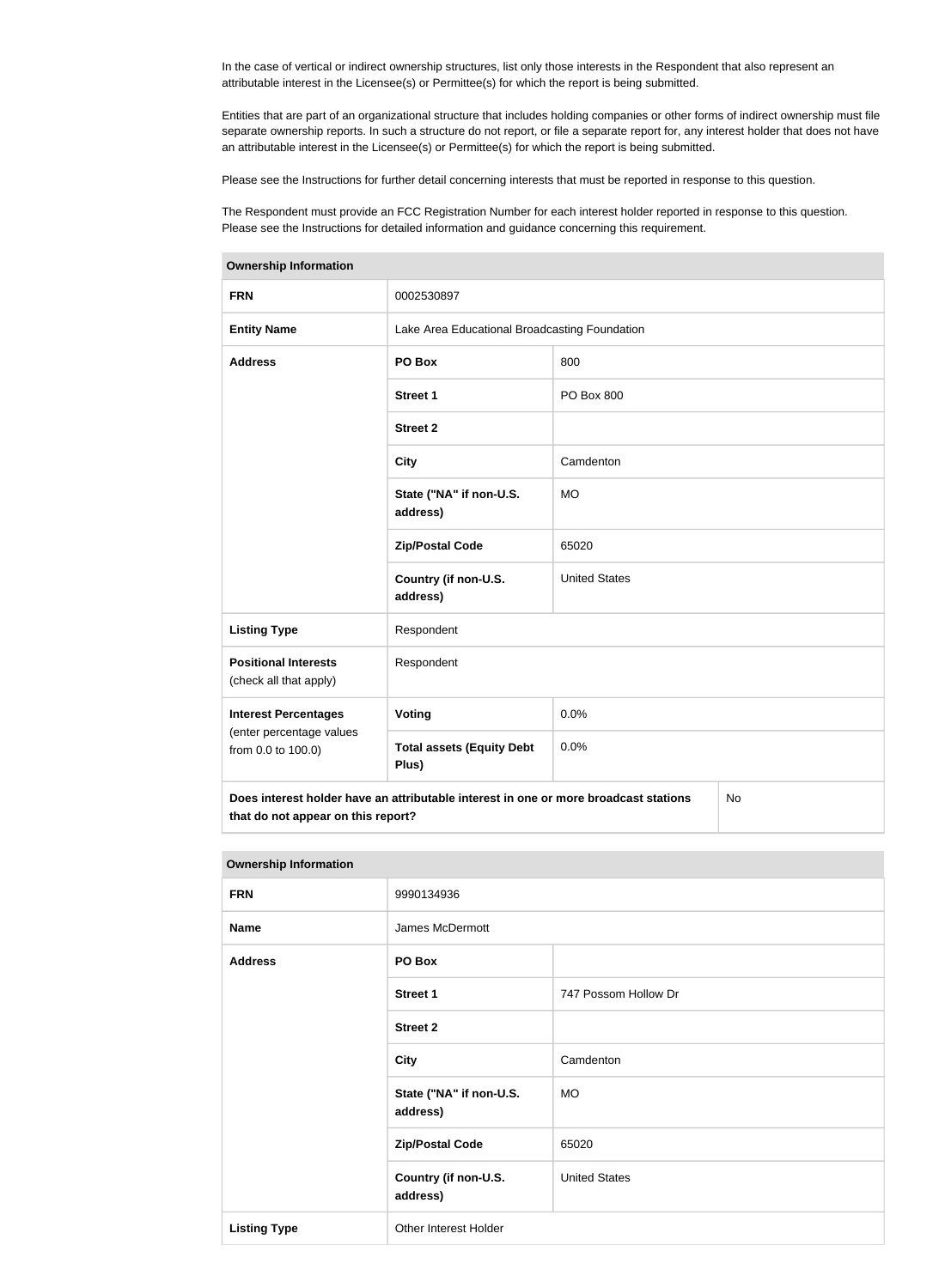| <b>Positional Interests</b><br>(check all that apply)                                                                             | Officer                                   |         |  |  |
|-----------------------------------------------------------------------------------------------------------------------------------|-------------------------------------------|---------|--|--|
| <b>Principal Profession or</b><br><b>Occupation</b>                                                                               | <b>CEO</b>                                |         |  |  |
| By Whom Appointed or<br><b>Elected</b>                                                                                            | <b>Board of Trustees</b>                  |         |  |  |
| <b>Interest Percentages</b>                                                                                                       | <b>Voting</b>                             | 26.0%   |  |  |
| (enter percentage values<br>from 0.0 to 100.0)                                                                                    | <b>Total assets (Equity Debt</b><br>Plus) | $0.0\%$ |  |  |
| Does interest holder have an attributable interest in one or more broadcast stations<br>No.<br>that do not appear on this report? |                                           |         |  |  |

#### **Ownership Information**

| <b>FRN</b>                                            | 9990134937                                                                           |                      |    |  |
|-------------------------------------------------------|--------------------------------------------------------------------------------------|----------------------|----|--|
| <b>Name</b>                                           | Larry Ollison                                                                        |                      |    |  |
| <b>Address</b>                                        | PO Box                                                                               | 880                  |    |  |
|                                                       | <b>Street 1</b>                                                                      |                      |    |  |
|                                                       | <b>Street 2</b>                                                                      |                      |    |  |
|                                                       | <b>City</b>                                                                          | Osage Beach          |    |  |
|                                                       | State ("NA" if non-U.S.<br>address)                                                  | <b>MO</b>            |    |  |
|                                                       | <b>Zip/Postal Code</b>                                                               | 65065                |    |  |
|                                                       | Country (if non-U.S.<br>address)                                                     | <b>United States</b> |    |  |
| <b>Listing Type</b>                                   | Other Interest Holder                                                                |                      |    |  |
| <b>Positional Interests</b><br>(check all that apply) | Officer                                                                              |                      |    |  |
| <b>Principal Profession or</b><br><b>Occupation</b>   | Minister                                                                             |                      |    |  |
| By Whom Appointed or<br><b>Elected</b>                | <b>Board of Trustees</b>                                                             |                      |    |  |
| <b>Interest Percentages</b>                           | <b>Voting</b>                                                                        | 24.0%                |    |  |
| (enter percentage values<br>from 0.0 to 100.0)        | <b>Total assets (Equity Debt</b><br>Plus)                                            | 0.0%                 |    |  |
| that do not appear on this report?                    | Does interest holder have an attributable interest in one or more broadcast stations |                      | No |  |

#### **Ownership Information**

| 9990134938      |                      |  |
|-----------------|----------------------|--|
| Alice McDermott |                      |  |
| PO Box          |                      |  |
| <b>Street 1</b> | 747 Possom Hollow Dr |  |
| <b>Street 2</b> |                      |  |
|                 |                      |  |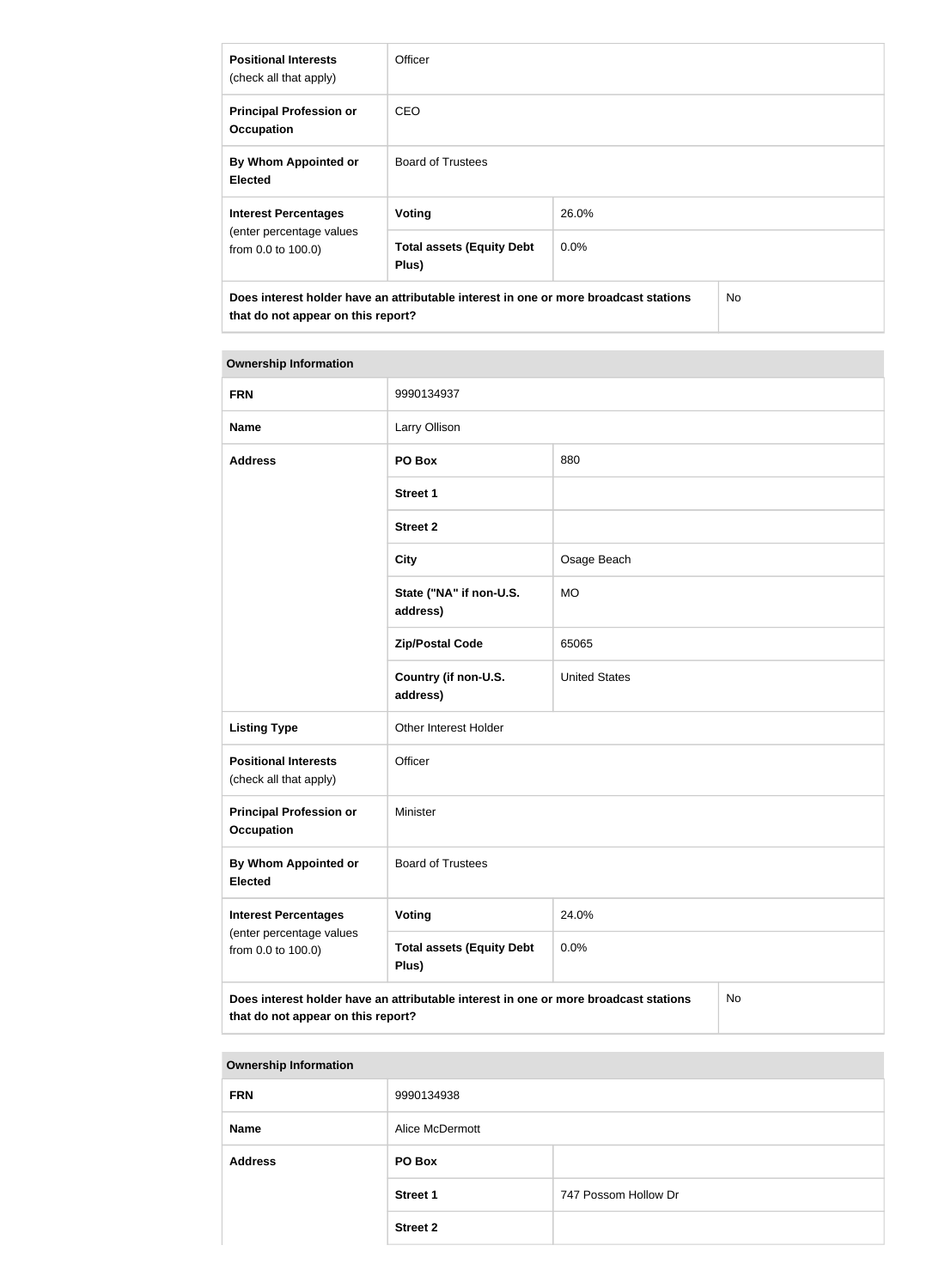|                                                                                                                            | <b>City</b>                               | Camdenton            |           |
|----------------------------------------------------------------------------------------------------------------------------|-------------------------------------------|----------------------|-----------|
|                                                                                                                            | State ("NA" if non-U.S.<br>address)       | <b>MO</b>            |           |
|                                                                                                                            | <b>Zip/Postal Code</b>                    | 65020                |           |
|                                                                                                                            | Country (if non-U.S.<br>address)          | <b>United States</b> |           |
| <b>Listing Type</b>                                                                                                        | <b>Other Interest Holder</b>              |                      |           |
| <b>Positional Interests</b><br>(check all that apply)                                                                      | Officer                                   |                      |           |
| <b>Principal Profession or</b><br><b>Occupation</b>                                                                        | <b>CFO</b>                                |                      |           |
| By Whom Appointed or<br><b>Elected</b>                                                                                     | <b>Board of Trustees</b>                  |                      |           |
| <b>Interest Percentages</b>                                                                                                | Voting                                    | 26.0%                |           |
| (enter percentage values<br>from 0.0 to 100.0)                                                                             | <b>Total assets (Equity Debt</b><br>Plus) | 0.0%                 |           |
| Does interest holder have an attributable interest in one or more broadcast stations<br>that do not appear on this report? |                                           |                      | <b>No</b> |

# **Ownership Information**

| <b>FRN</b>                                                                                                                       | 9990134939                                            |                      |  |  |
|----------------------------------------------------------------------------------------------------------------------------------|-------------------------------------------------------|----------------------|--|--|
| <b>Name</b>                                                                                                                      | Don Neuharth                                          |                      |  |  |
| <b>Address</b>                                                                                                                   | PO Box                                                |                      |  |  |
|                                                                                                                                  | <b>Street 1</b>                                       | 5760 US-54           |  |  |
|                                                                                                                                  | <b>Street 2</b>                                       |                      |  |  |
|                                                                                                                                  | <b>City</b>                                           | Osage Beach          |  |  |
|                                                                                                                                  | State ("NA" if non-U.S.<br>address)                   | <b>MO</b>            |  |  |
|                                                                                                                                  | <b>Zip/Postal Code</b>                                | 65065                |  |  |
|                                                                                                                                  | Country (if non-U.S.<br>address)                      | <b>United States</b> |  |  |
| <b>Listing Type</b>                                                                                                              | Other Interest Holder                                 |                      |  |  |
| <b>Positional Interests</b><br>(check all that apply)                                                                            | Member of Governing Board (or other governing entity) |                      |  |  |
| <b>Principal Profession or</b><br><b>Occupation</b>                                                                              | <b>Business Owner</b>                                 |                      |  |  |
| By Whom Appointed or<br><b>Elected</b>                                                                                           | <b>Board of Trustees</b>                              |                      |  |  |
| <b>Interest Percentages</b>                                                                                                      | <b>Voting</b>                                         | 24.0%                |  |  |
| (enter percentage values<br>from 0.0 to 100.0)                                                                                   | <b>Total assets (Equity Debt</b><br>Plus)             | 0.0%                 |  |  |
| Does interest holder have an attributable interest in one or more broadcast stations<br>No<br>that do not appear on this report? |                                                       |                      |  |  |